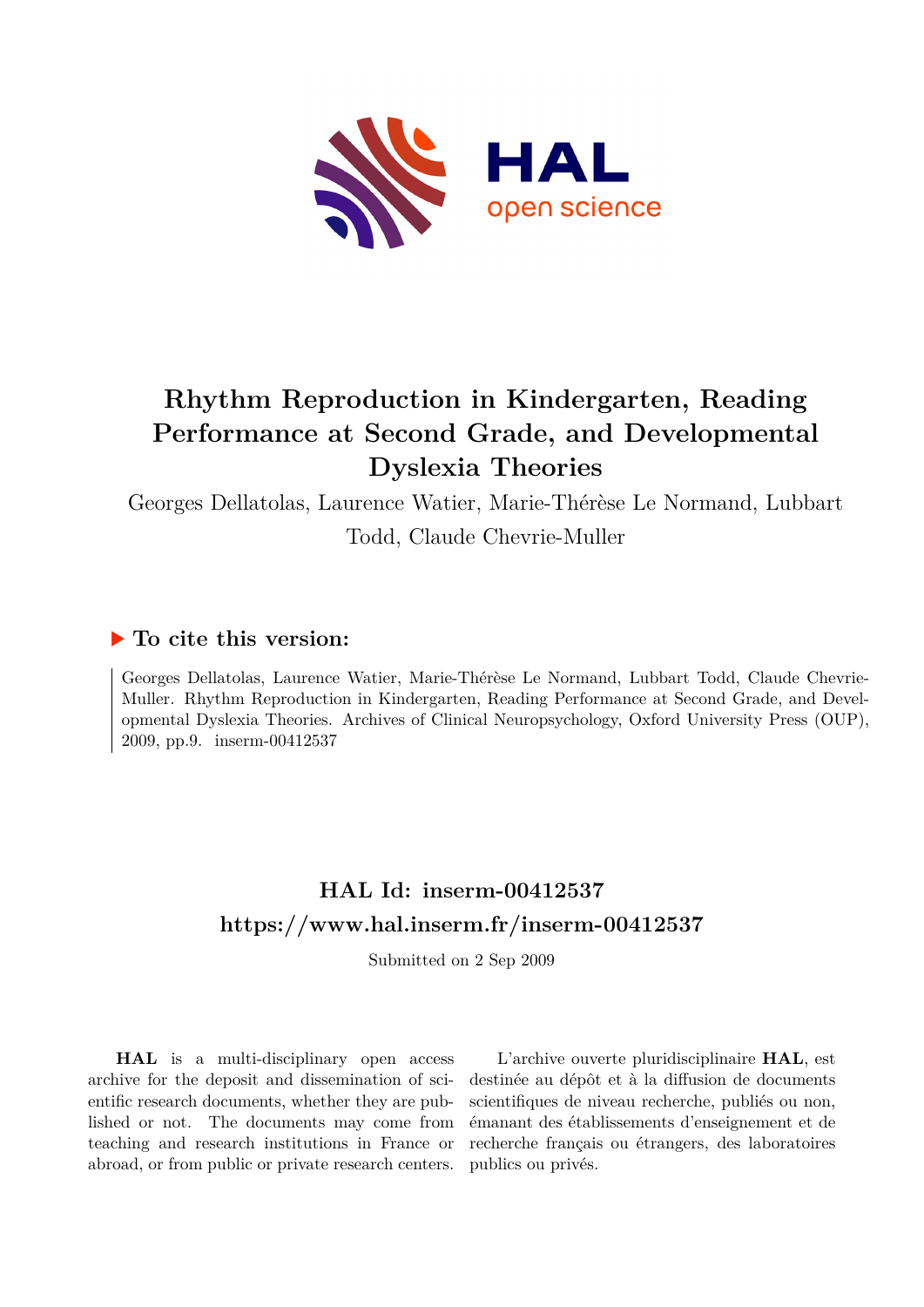

## Rhythm Reproduction in Kindergarten, Reading Performance at Second Grade, and Developmental Dyslexia Theories

Georges Dellatolas<sup>a,b,\*</sup>, Laurence Watier<sup>b</sup>, Marie-Thérèse Le Normand<sup>a</sup>, Todd Lubart<sup>a</sup>, Claude Chevrie-Muller<sup>c</sup>

<sup>a</sup> Psychology and Cognitive Neurosciences, CNRS UMR 8189, University Paris Descartes, 71 Avenue Edouard Vaillant 92774, Boulogne-Billancourt, France <sup>b</sup> Epidemiology and Biostatistics, Inserm U780, Villejuif, France

<sup>c</sup> CNRS UMR 7114, University Paris 10, Nanterre, France

Accepted 29 June 2009

#### Abstract

Temporal processing deficit could be associated with a specific difficulty in learning to read. In 1951, Stambak provided preliminary evidence that children with dyslexia performed less well than good readers in reproduction of 21 rhythmic patterns. Stambak's task was administered to 1,028 French children aged 5–6 years. The score distribution (from 0 to 21) was quasi-normal, with some children failing completely and other performing perfectly. In second grade, reading was assessed in 695 of these children. Kindergarten variables explained 26% of the variance of the reading score at second grade. The Stambak score was strongly and linearly related to reading performance in second grade, after partialling out performance on other tasks (oral repetition, attention, and visuo-spatial tasks) and socio-cultural level. Findings are discussed in relation to perceptual, cerebellar, intermodal, and attention-related theories of developmental dyslexia. It is concluded that simple rhythm reproduction tasks in kindergarten are predictive of later reading performance.

Keywords: Rhythm reproduction; Reading acquisition; Dyslexia

#### Introduction

The temporal processing deficit hypothesis is one possible explanation of developmental dyslexia (i.e., specific impairment in learning to read in schoolchildren of normal intelligence, without neurological or sensory impairment). Dyslexia has been attributed to a difficulty in establishing links between graphemes and phonemes, due to confusion between phonemes (e.g., ba– da) related to a deficit in processing sequences of brief auditory stimuli (Tallal, 2004; Tallal & Piercy, 1974). Although this specific statement has been criticized (Habib, 2000), there is strong empirical evidence that most children with difficulty in learning to read have also difficulties processing temporal sequential information. For example, children with dyslexia showed difficulties in detecting a gap during auditory stimulation (Hautus, Setchell, Waldie, & Kirk, 2003; Llinas, Ribary, & Tallal, 1998); temporal-order judgment in kindergarten was associated with reading level in first grade (Hood & Conlon, 2004); temporal duration judgment correlated with reading performance in college students (Walker, Shinn, Cranford, Givens, & Holbert, 2002); difficulties with sequences and temporal perception in dyslexics were reported not only with auditory stimuli but also with visual, tactile, and cross-modal stimuli (Laasonen, Service, & Virsu, 2002).

The idea that specific impairment in learning to read is associated with difficulties in perception and treatment of temporal information is an old one. In 1951, Stambak asked 230 normal children aged from 6 to 12 years to reproduce 21 rhythmic patterns of increasing complexity (Fig. 1), and observed: (a) a strong variability in performance at age 6 (median  $= 9$ 

Corresponding author at: Tel:  $+33$  155205814; fax:  $+33$  155205985.

E-mail address: georges.dellatolas@parisdescartes.fr (G. Dellatolas).

*<sup>#</sup>* The Author 2009. Published by Oxford University Press. All rights reserved. For permissions, please e-mail: journals.permissions@oxfordjournals.org. doi:10.1093/arclin/acp044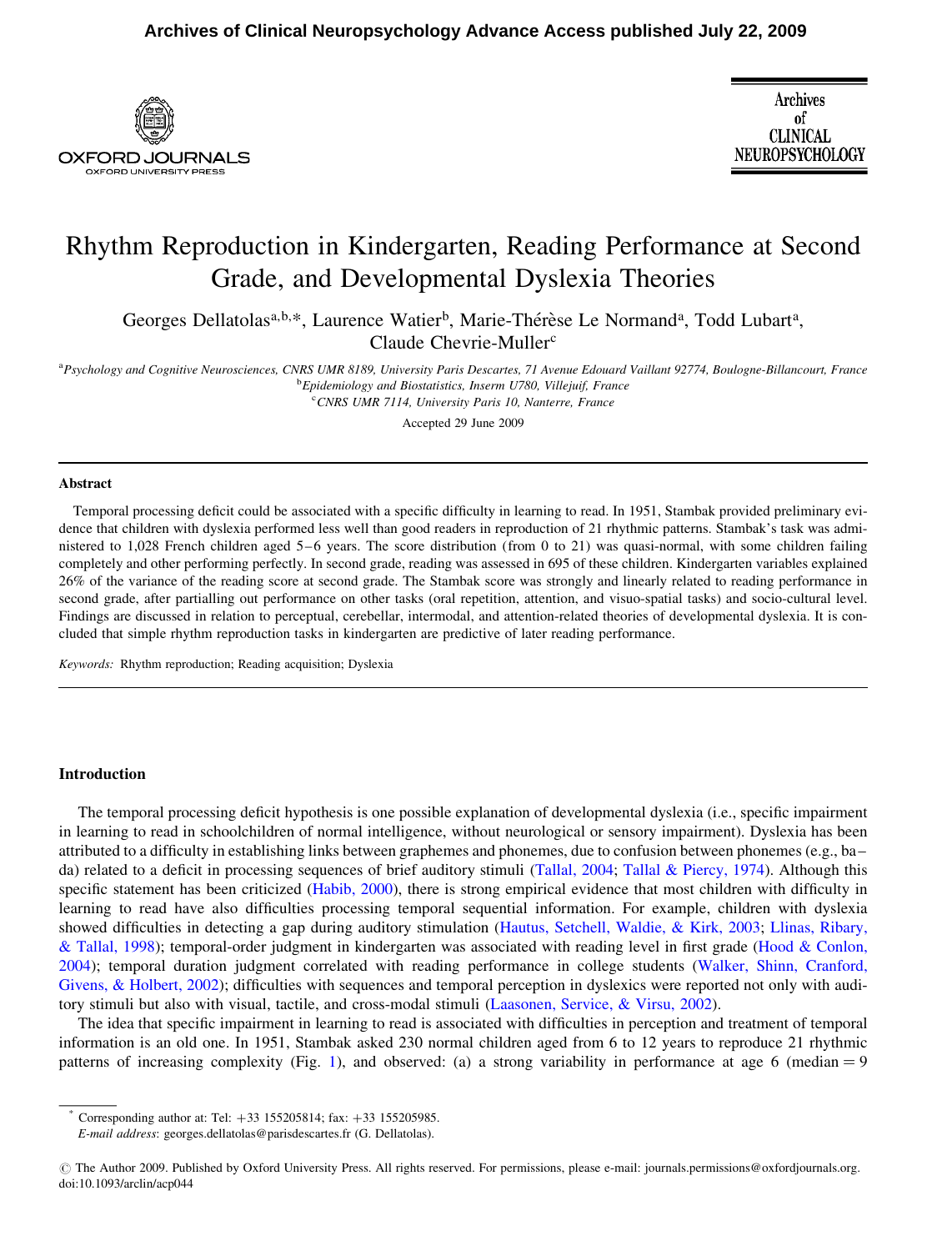$\sim$   $\sim$   $\sim$ 

| Items        | Items          | Items              |
|--------------|----------------|--------------------|
| $1)$ ***     | 8) ** ** **    | $(15)******$       |
| 2) ** **     | 9) ** ***      | $16)$ ** *** *     |
| $3)$ * **    | $10)*****$     | $17)*******$       |
| 4) * * *     | $(11)$ * ****  | 18) ** * * **      |
| $5)$ ****    | $12)$ *****    | 19) *** * ** *     |
| $6)$ * ***   | $13)******$    | $20)*******$ **    |
| $7)****$ * * | $(14)$ **** ** | $21)$ * ** ** * ** |

Fig. 1. Stambak task: reproduction of 21 rhythmic patterns.

 $\equiv$   $\cdots$ 

**College** 

errors, inter-quartile interval  $= 7$ ); (b) a strong developmental effect (at age 9: median  $= 3$  errors); (c) low performance in this task for children with dyslexia (Stambak, 1951, 1992).

Recent studies confirmed the association of rhythm with language development and learning to read (Wolff, 2002). Members of a family with hereditary speech and language disorder showed deficient rhythm perception and reproduction in both vocal and manual modalities, without difficulties in pitch perception (Alcock, Passingham, Watkins, & Vargha-Khadem, 2000). Adults with a history of specific language impairment in childhood presented lower rhythmic skills than controls (Kenney, Barac-Cikoja, Finnegan, Jeffries, & Ludlow, 2006). Children with dyslexia (aged 7–11 years) performed worse than controls in musical tasks involving rhythm and time (e.g., count the number of taps) but better than controls in pitch tasks (Overy, Nicolson, Fawcett, & Clarke, 2003). Rhythm pattern detection was found to be deficient in adult dyslexics, both with verbal (syllables) and non-verbal visual, auditory, or cross-modal stimuli (Meyler & Breznitz, 2005). Children with difficulties in learning to read in first and second grade showed lower performance on the Seashore rhythm test (McGivern, Berka, Languis, & Chapman, 1991). Also, children with attention deficit hyperactivity disorder (ADHD) and dyslexia had more difficulties with the reproduction of complex rhythm patterns than children with ADHD without dyslexia (Tiffin-Richards, Hasselhorn, Richards, Banaschewski, & Rothenberger, 2004).

It was suggested that segmentation of speech and syllable detection depends on rhythm perception (Hannon & Johnson, 2005; Morgan & Saffran, 1995). According to a recent hypothesis, sensitivity to the shape of amplitude modulation could explain the link between rhythm and syllable detection (Goswami et al., 2002; Muneaux, Ziegler, Truc, Thomson, & Goswami, 2004).

The main goal of the present longitudinal study was to examine the relation between rhythm reproduction in kindergarten and reading performance in second grade in a very large sample of unselected normally developing children. More specific questions were: (a) is there a significant association between rhythm reproduction in kindergarten and learning to read in second grade? (b) Is this association specific to children who have difficulties learning to read, or on the contrary is there a linear trend between rhythm and reading? (c) Can this association be completely explained by factors known to be related to learning to read, such as socio-economic status (SESs), phonological, memory, or attention skills?

#### Materials and Methods

#### Participants

This research is based on data from a longitudinal study conducted in France in kindergarten and elementary schools (Chevrie-Muller, Watier, Arabia, & Dellatolas 2005; Watier, Dellatolas, & Chevrie-Muller, 2006; Dellatolas, Watier, Giannopulu, & Chevrie-Muller, 2007). The kindergarten sample included 1,028 children, and 695 of them were followed through second grade. The study took place in Paris and its suburbs. All SESs were represented. For each child: (i) SESs of the family were classified as either (a) low, (b) median, or high; with low SES corresponding to working classes with parents' educational levels not higher than the end of elementary schooling; (ii) bilingualism was considered present when a language other than French was primary for at least one of the parents; (iii) the geographic area of the school was scored as "difficult" or "not difficult", according to the French National Institut of Demographic studies (INED); "difficult" areas, also labeled "educational priority areas," are those with socio-economic difficulties and schools in these areas receive additional public funding. Table 1 describes the kindergarten and second grade samples. No significant difference was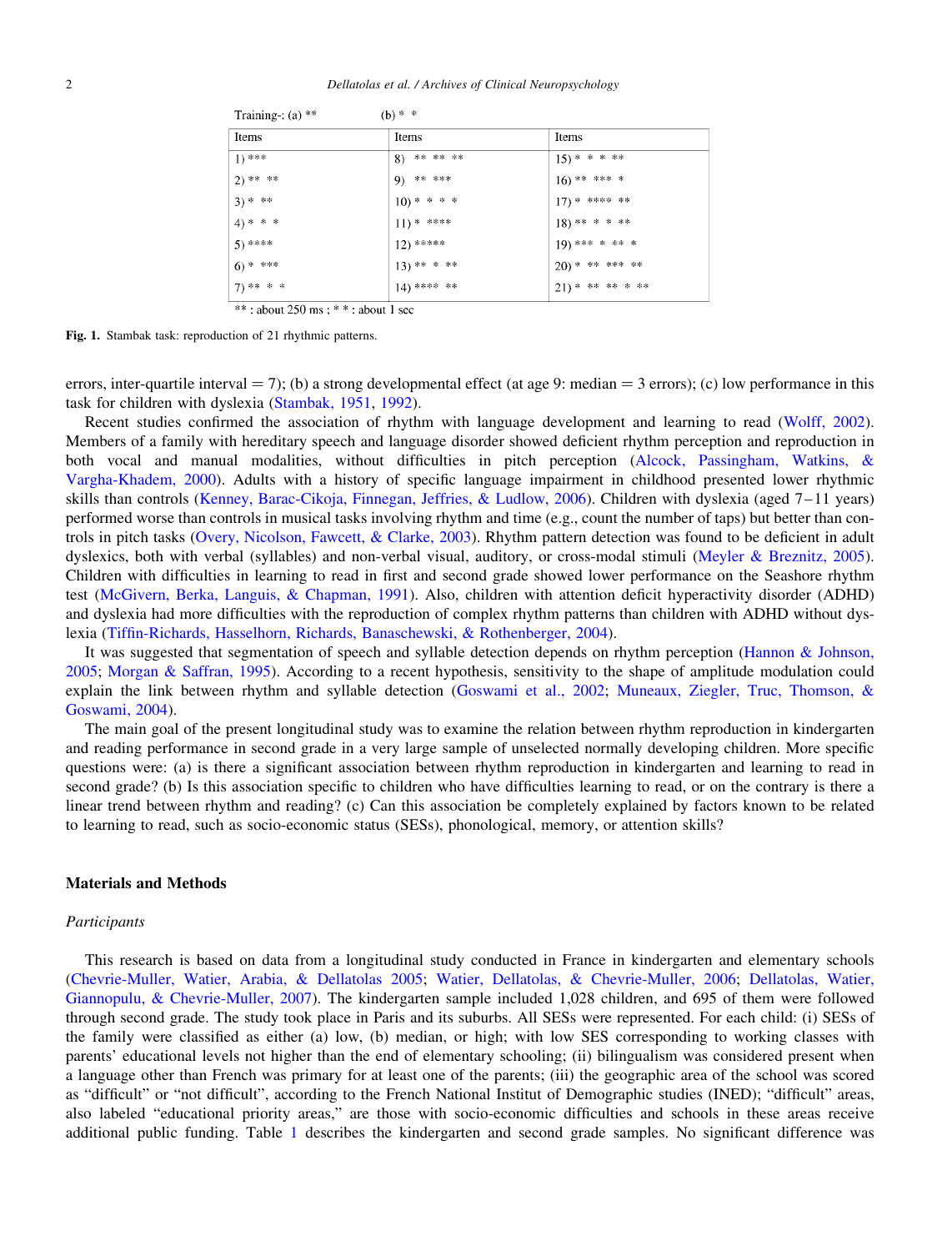|  |  |  |  |  | Table 1. Description of the kindergarten and second-grade samples |  |
|--|--|--|--|--|-------------------------------------------------------------------|--|
|--|--|--|--|--|-------------------------------------------------------------------|--|

|                             | Kindergarten | Grade 2   |
|-----------------------------|--------------|-----------|
| N                           | 1,028        | 695       |
| Age (months): $m(SD)$       | 67.2(2.6)    | 89.3(3.2) |
| Sex $(\%$ boys)             | 49.9         | 48        |
| SES $(\%$ low)              | 35.4         | 35.3      |
| Bilingualism $(\%)$         | 21.3         | 21.0      |
| % Disadvantaged School Area | 24.6         | 24.4      |

 $Note: SES = socio\text{-economic status}.$ 

observed between kindergarten children who were followed until second grade ( $n = 695$ ) and those who were not ( $n = 333$ ) for the variables presented in Table 1 or for performance on the following eight kindergarten tasks.

#### Tasks in Kindergarten

- (1) Oral repetition of difficult words (ORW). This task included six multisyllabic and rare words. Each word was pronounced by the examiner and the oral repetition by the child was scored from  $0 =$  absence or unrecognizable to  $3 =$ correct (max  $= 18$ ) (Chevrie-Muller, Simon, & Decante, 1981)
- (2) Oral repetition of digits (ORD). This six-item task included three series of 3 digits and three series of 4 digits. The child was asked to repeat each item respecting the order and his/her performance was scored as  $1 =$  correct or  $0 =$ incorrect (max  $= 6$ ) (Chevrie-Muller et al., 1981)
- (3) *Oral repetition of sentences* (ORS). The child was asked to repeat three sentences. The maximum score was seven points for the first, six points for the second, and seven points for the third (max  $= 20$ ) (Chevrie-Muller et al., 1981)
- (4) Story recall (SR). The examiner reads a story and then asks the child to repeat it. The story is divided into 11 parts to facilitate scoring (max  $=$  11) (McCarthy, 1976).
- (5) Thurstone's cancellation task (THU). This 60-item task involves visual attention and processing speed. Each item is composed of three drawings of schematic faces, two identical and one different. The child is asked to cancel the "different" one. The score is the number of faces correctly cancelled in 6 min (max = 60) (Thurstone & Yela, 1985).
- (6) Drawing a man task (DM). The child is asked to draw a man and performance is scored based on Goodenough (1973)  $(max = 51)$ .
- (7) Copy of figures (CF). The child is asked to copy a cross (1 point), a circle (1 point), a square (2 points), a triangle (2 points), and a diamond (4 points) (max = 10) (Chevrie-Muller, Simon, Le Normand, & Fournier, 1988).
- (8) The rhythm reproduction  $(RR)$  task. The examiner produces each of 21 rhythms (Fig. 1) out of the view of the child (under the table or behind a screen). After each item, the child is asked to produce exactly the same thing tapping with a pencil on the table. An item is scored 0 if the child fails to reproduce the rhythm after two successive presentations of the same structure, and 1 otherwise (success after the first or the second presentation). The 12 first items are systematically presented; after the 12th item, the task is stopped after three successive failures. The examiner was trained to produce approximately 250 ms and 1 s intervals (Stambak, 1951).

## Tasks in Second Grade

Children were asked to perform five tasks assessing reading and phoneme–grapheme transcription:

- (1) Dictation of phonemes, syllables, sentences, and text. This task included (a) dictation of a list of 10 phonemes and syllables; (b) dictation of two sentences; (c) dictation of a text. For parts (b) and (c), cotation was based on correctly transcribing predefined items, syllables, or words (Savigny, 1974).
- (2) Reading of letters and syllables. This task included 20 items, letters or syllables, to measure whether the child is able to correctly apply the decoding rules of written French (Savigny, 1974).
- (3) Reading of 10 regular words (Sprenger-Charolles, Siegel, Bechennec, & Serniclaes, 2003).
- (4) Reading of 10 non-words (Sprenger-Charolles et al., 2003).
- (5) Reading comprehension of simple sentences. The child had to complete 19 drawings according to a written instruction, for example, "put a hat on the boy's head" (Inizan, 1988).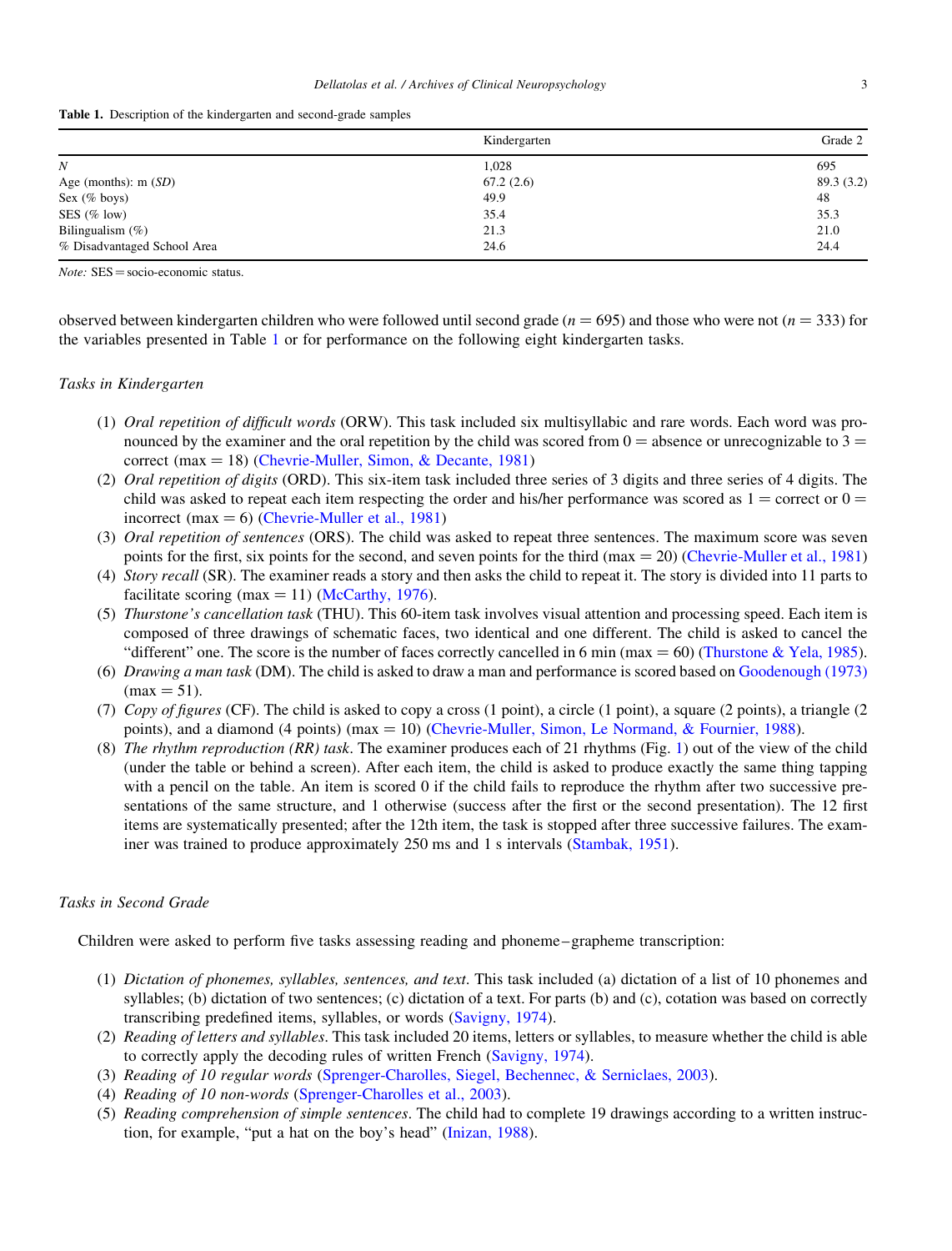#### Statistical Analysis

Statistical analysis was performed with SAS software (SAS Institute Inc., Cary, NC, USA), and focused on the relation between kindergarten rhythm reproduction (RR) performance and reading score in second grade.

The five reading tasks in second grade were strongly intercorrelated, with a principal component analysis showing only one factor accounting for 74% of the variance. This justifies the calculation of a total score in second grade, summing up the scores of the five tasks. To give the same weight to each task, z-scores were used to create the total score. Contrary to the quasi-normal distribution of kindergarten RR (Fig. 2), the total second grade reading score (which is a sum of five z-scores) had an asymmetrical distribution, indicating that many children succeeded nearly perfectly the reading tasks and, in contrast, in children with reading delay, the degree of this delay was very variable. A small number of children obtained strongly negative scores, which means that these children failed at almost all reading tasks (Fig. 3).

A regression analysis was conducted, first, with reading score at second grade as the dependent variable and 12 covariates: sex, SESs, school area, bilingualism, and all eight scores on the kindergarten tasks.

A logistic regression was performed, second, where children with a total reading score lower than –5 (8% of all children) were considered as having possible dyslexia. This cut-off can be justified by reported prevalences of dyslexia in the general population (e.g., between 5.3% and 11.8% depending on the criteria used, according to Katusic, Colligan, Barbaresi, Schaid, & Jacobsen, 2001; 7.5% according to Shaywitz, Shaywitz, Fletcher, & Escobar, 1990). We used the term reading delay for these children because there were only in second grade. The term delay does not imply that these children will catch-up at some point.

To examine further whether the RR-reading relation was mainly due to children with reading delay or on the contrary linear (i.e., is RR different in children with high reading performance compared with those with median reading performance?), five equal groups of children were defined according to their total reading score at second grade: Group 0 includes the 20% of children with the lowest scores, Group 4, the 20% with the highest scores, Groups 1, 2, and 3 were intermediate. To examine the association of RR with the five reading groups defined above, the proportional odds ratio (OR) model described by McCullagh (1980) was used. This model postulates that the OR is the same for all binary variables (from 1 vs. 2, 3, 4, 5 to 1, 2, 3, 4 vs. 5, in the case of five groups). This assumption can be tested.

In addition, Pearson and Spearman correlations, chi-square, and factor analysis were used.



Fig. 2. Histogram of rhythm reproduction scores for 1,028 children in kindergarten.



Fig. 3. Histogram of reading scores for 695 second-grade children. Black and white bars indicate the five reading groups.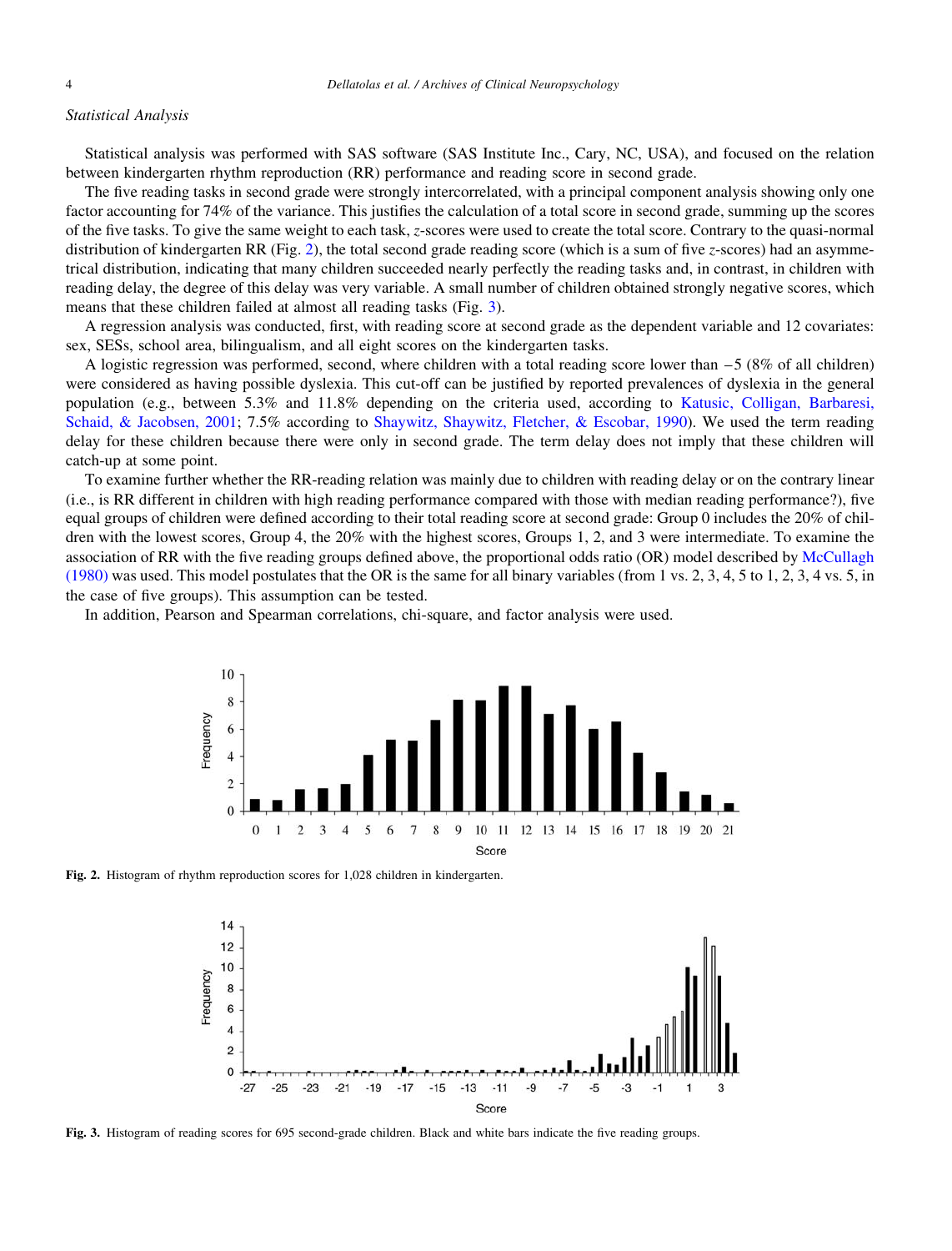## Results

## Kindergarten Tasks

Rhythm reproduction performance showed a quasi-normal distribution, with mean and median values equal at  $11$ ,  $SD = 4.3$ and range  $0-21$  (Fig. 2). All kindergarten tasks were significantly correlated with RR in this very large sample, with Spearman's  $\rho$  > .25 for oral repetition tasks only (Table 2). Correlations between recall of a story and repetition of sentences, as well as between the three oral repetition tasks were high ( $\rho > .40$ ) (Table 3).

## Reading in Second Grade and Kindergarten Tasks

### Correlations

All kindergarten tasks were significantly related to the reading score; however, correlations were low with "drawing a man", story recall, and copy of figures (Table 2).

#### Regression Analysis: Reading Score in Second Grade as a Dependent Variable

When all 12 covariates (sex, SESs, school area, bilingualism, and all eight scores at kindergarten tasks) were included in the model, coefficients of four covariates only ("drawing a man", story recall, copy of figures, and bilingualism) did not reach significance. After exclusion of these four covariates, the model obtained is shown in Table 4, with all covariates significant. No collinearity was observed. The model explained 26% of the variance of the reading score ( $R^2 = 0.262$ ). SESs had the strongest effect, reading was better when the geographic area of the school was favorable, and slightly better in girls than boys. Among the five kindergarten scores, RR had the strongest effect, followed by ORW.

The correlation of RR with reading score was significantly higher in children from low SESs ( $r = 0.38$ ,  $\rho = 0.47$ ,  $N = 219$ ,  $p \le 0.0001$ ) than in those from median to high SESs ( $r = 0.26$ ,  $\rho = 0.33$ ,  $N = 401$ ,  $p \le 0.0001$ ) (test for interaction: RR:  $F(1,616)=84.0, p < 0.001$ ; SES:  $F(1,616)=51.0, p < 0.001$ ; RRxSES:  $F(1,616)=23.1, p < 0.0001$ ).

## Two Reading Groups: Children with Reading Delay (8%) versus Other Children (92%)

A logistic regression with the same eight covariates as above, retained the model shown in Table 4. School area and SESs had strong effects, and RR was the only kindergarten task with a significant effect. A backward selection retained the above three covariates and in addition ORW. The RR  $\times$  SES interaction did not reach significance in this model ( $p = 0.18$ ) despite the tendency of better prediction of reading delay in children with low SES than in children with median–high SESs (Fig. 4).

| Table 2. Mean (SD) of kindergarten tasks and their correlation (Spearman rho) with Rhythm Reproduction (RR) Performance ( $N = 1028$ ), and reading at Grade |  |
|--------------------------------------------------------------------------------------------------------------------------------------------------------------|--|
| $2(N = 695)$ . (The kindergarten tasks were not given at second grade)                                                                                       |  |
|                                                                                                                                                              |  |

|                                          | m(SD)     | Rho with RR $(N = 1.028)$ | Rho with Grade 2 reading $(N = 695)$ |
|------------------------------------------|-----------|---------------------------|--------------------------------------|
| Rhythm Reproduction (RR)                 | 11.0(4.3) |                           | 0.32                                 |
| Draw a Man (DM)                          | 12.2(3.7) | 0.14                      | 0.16                                 |
| Copy of Geometric Figures (CF)           | 6.9(2.2)  | 0.14                      | 0.26                                 |
| Story Recall (SR)                        | 5.2(2.8)  | 0.10                      | 0.17                                 |
| Oral Repetition of Difficult Words (ORW) | 14.3(3.5) | 0.30                      | 0.36                                 |
| Oral Repetition of Sentences (ORS)       | 14.4(4.4) | 0.29                      | 0.35                                 |
| Oral Repetition of Digits (ORD)          | 4.8(1.4)  | 0.35                      | 0.37                                 |
| Thurstone (THU)                          | 17.9(8.3) | 0.25                      | 0.33                                 |

|  |  | <b>Table 3.</b> Spearman correlations ( $\rho$ ) between kindergarten tasks ( $N = 1,028$ ) |  |  |  |  |  |  |
|--|--|---------------------------------------------------------------------------------------------|--|--|--|--|--|--|
|--|--|---------------------------------------------------------------------------------------------|--|--|--|--|--|--|

|            | DM | CF   | <b>SR</b> | <b>ORW</b> | <b>ORS</b> | <b>ORD</b> | <b>THU</b> |
|------------|----|------|-----------|------------|------------|------------|------------|
| DM         |    | 0.30 | 0.10      | 0.09       | 0.11       | 0.15       | 0.14       |
| CF         |    |      | 0.08      | 0.17       | 0.12       | 0.17       | 0.26       |
| ${\sf SR}$ |    |      |           | 0.27       | 0.43       | 0.21       | 0.21       |
| ORW        |    |      |           |            | 0.49       | 0.43       | 0.21       |
| ORS        |    |      |           |            |            | 0.49       | 0.25       |
| <b>ORD</b> |    |      |           |            |            |            | 0.20       |
|            |    |      |           |            |            |            |            |

*Notes:* All correlations are significant (e.g.,  $p < 0.01$  for  $\rho = 0.08$  and  $N = 1028$ ). DM = draw a man; CF = copy geometric figures; SR = story recall;  $ORW = \text{oral repetition of difficult words}; ORS = \text{oral repetition of sentence}; ORD = \text{oral repetition of digits}; THU = \text{Thurstone's cancellation task}.$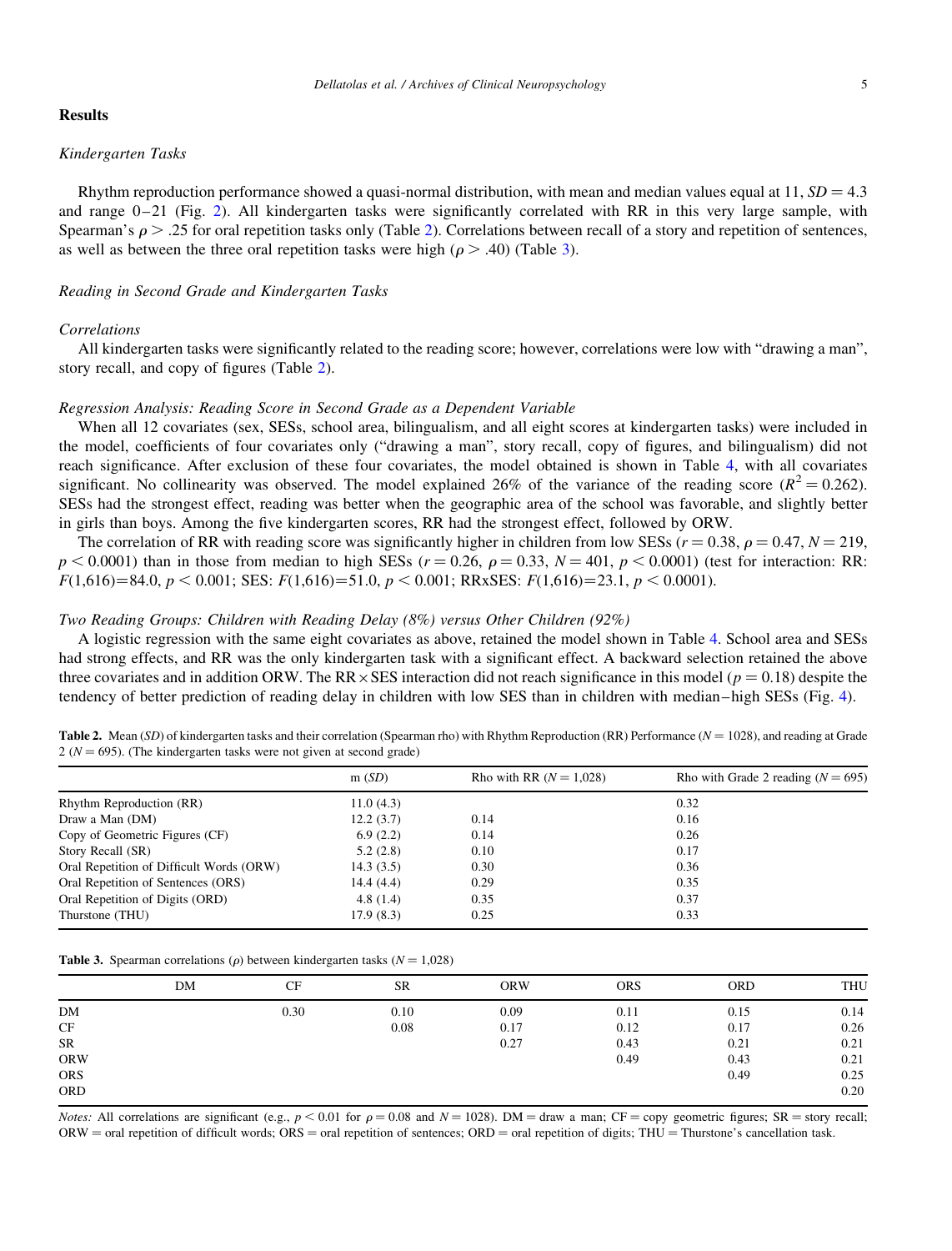#### Table 4. Multivariate analysis

| Variables  | Linear Regression <sup>a</sup> |                |          | Logistic Regression <sup>b</sup> |                |                    |  |
|------------|--------------------------------|----------------|----------|----------------------------------|----------------|--------------------|--|
|            |                                | $\hat{\alpha}$ |          |                                  | $\hat{\alpha}$ |                    |  |
| RR         | 0.14                           | 0.04           | 0.0002   | 0.10                             | 0.05           | 0.03 <sup>c</sup>  |  |
| <b>ORW</b> | 0.16                           | 0.05           | 0.002    | 0.07                             | 0.05           | 0.17 <sup>c</sup>  |  |
| <b>ORS</b> | 0.10                           | 0.04           | 0.02     | 0.06                             | 0.05           | 0.18               |  |
| <b>ORD</b> | 0.37                           | 0.13           | 0.005    | 0.17                             | 0.12           | 0.15               |  |
| <b>THU</b> | 0.05                           | 0.02           | 0.01     | 0.04                             | 0.03           | 0.12               |  |
| <b>SES</b> | $-1.42$                        | 0.33           | < 0.0001 | $-0.99$                          | 0.37           | 0.008 <sup>c</sup> |  |
| Sex        | $-0.61$                        | 0.30           | 0.04     | $-0.08$                          | 0.34           | 0.81               |  |
| SchA       | $-1.07$                        | 0.36           | 0.003    | $-1.21$                          | 0.35           | $0.0005^{\circ}$   |  |

Notes:  $RR =$  rhythm reproduction; ORW = oral repetition of difficult words; ORS = oral repetition of sentences; ORD = oral repetition of digits; THU = Thurstone's cancellation task;  $SES = socio\text{-economic status}$ ;  $SchA = school$  area.

Dependent variable, the reading score at second grade; simultaneous regression.

<sup>b</sup>Dependent variable, presence/absence of reading delay at second grade; children with delay were those with the lower 8% of reading scores; simultaneous regression.

<sup>c</sup>RR, ORW, SES, and SchA are the only variables retained by a backward selection, with  $p = 0.003$ , 0.002, 0.0009, and 0.0002, respectively.

To illustrate the association of RR with reading delay, different cut-offs may be chosen on the RR score to examine the proportion of children with delay having low RR (sensitivity) and that of children without reading delay having higher RR (specificity). For RR  $<$  7 (15% of the children), sensitivity is 0.40 (e.g., 40% of the children with reading delay at second grade had RR  $\lt$  7 at Kindergarten), and specificity 0.87 (e.g., 87% of the children without reading delay at second grade had RR  $\geq$  7 at Kindergarten) ( $\chi^2$  = 26.6,  $df$  = 1, p < 0.0001). For RR < 10 (35% of the children), sensitivity is 0.66, and specificity 0.68 ( $\chi^2$  = 24.6,  $df$  = 1,  $p$  < 0.0001).

## Five Reading Groups and RR Performance: Univariate analysis

Mean RR performance differed significantly ( $p < .0001$ ) according to the reading group: Group 0, 8.49, IC95% [7.86– 9.10]; Group 1, 10.47 [9.74–11.20]; Group 2, 11.18 [10.57–11.79]; Group 3, 12.13 [11.44–12.82]; Group 4, 13.63 [12.96–14.30] (Fig. 5). The proportional OR hypothesis was not rejected ( $\chi^2 = 2.01$ , df = 3; p = 0.57).



Fig. 4. Probability estimations to have a reading delay as a function of RR performance and SESs.



Fig. 5. Mean (CI95) of RR performance as a function of reading group.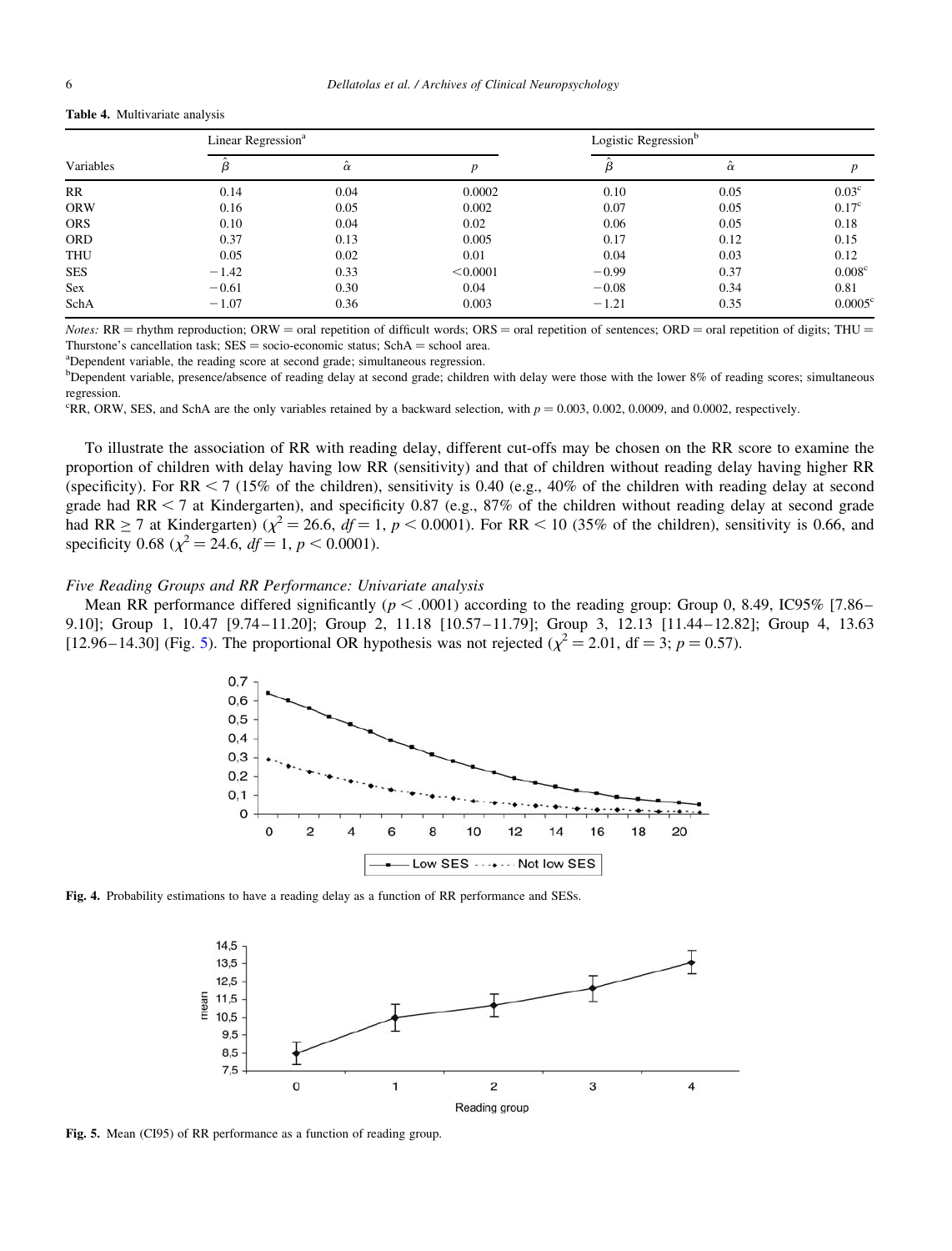#### **Discussion**

The present study shows that (a) there is a significant association between rhythm reproduction and learning to read; (b) this association is not specific to children with learning to read difficulties, but on the contrary there is a linear trend between rhythm and reading: the better the performance on rhythm reproduction in kindergarten, the better the reading performance in second grade; (c) this association cannot be completely explained by factors known to be related to learning to read, such as SESs, or other cognitive skills assessed by other kindergarten tasks, involving phonological, working, or verbal semantic memory, visual attention and processing speed, or visuo-spatial skills.

Kindergarten tasks, SESs, and school area explained only 26% of the variance of the reading score. This suggests that additional factors, not examined in the present study, have an important impact on reading performance at second grade. Such factors may be related to phonological, attentional, and visual skills or to IQ, and some of them may act after the kindergarten period.

The linear trend between RR and reading is in accordance with a few previous studies reporting a link between temporal processing and reading even in participants without dyslexia. Meyler and Breznitz (2005) found an association of processing of temporal structures with reading in adults without dyslexia. Walker and colleagues (2002) reported that discrimination of duration was associated with reading performance both in participants with dyslexia and in controls.

Among the eight kindergarten tasks, only two remained related to very low reading performance in second grade (RR and ORW); in contrast, five kindergarten tasks remained significant when reading was considered a continuous variable. The additional three tasks contributed to the prediction of average versus good later reading, but not to the prediction of reading delay. Also, although SESs and school area had an effect both for reading delay (two reading groups) and for overall reading performance, gender had a small effect only on the latter. This suggests that girls are more often good readers in second grade than boys, but present reading delays as often as boys.

The quasi-normal distribution of RR performance in kindergarten children aged 5–6 years is consistent with early observations of Stambak (1951) in a small sample. In 48 children aged 6 years, she observed a mean of nine errors and a symmetrical distribution with strongly variable performance. Stambak's data also show a strong developmental effect, RR performance increasing dramatically from age 6 to age 12 years.

As expected, RR performance was correlated mainly with oral repetition tasks, which involve auditory tracking, and less with tasks assessing visuo-spatial skills or semantic memory. The same oral repetition tasks were also those preferentially correlated to later reading; however the RR relation to reading remained significant after partialling out oral repetition effects. A limit of the present study is that some reported early predictors of later reading, especially phonological awareness and rapid naming (Snowling, Goulandris, Bowlby, & Howell, 1986; Wolf, Bowers, & Biddle, 2000), were not assessed in Kindergarten. It remains to be seen if the RR performance–reading association remains significant when such additional factors are taken into account.

Low SESs and "difficult" school context had a strong negative effect on overall reading performance in second grade, and also increased the probability for the child to have a reading delay (i.e., being in the group with the lower 8% reading scores). Kindergarten RR performance remained significant when these environmental factors were taken into account, but for overall reading performance its effect was stronger in the case of low SES. Such strong environmental effects question the qualification of all children with low reading scores as "with dyslexia".

The above observations are not compatible with a specific temporal processing deficit that would be present exclusively in some children with difficulties learning to read. The fact that a quasi-normal distribution was observed in kindergarten suggests that many factors determine RR performance in children aged 5–6 years. These factors could be:

- (i) perceptual ability (bottom-up), such as differential skill in perception of duration (Walker et al., 2002) or beat detection (Goswami et al., 2002);
- (ii) motor ability, for example, variable ability to execute rapidly successive identical movements, possibly related to differential maturation of corresponding brain structures such as the cerebellum (Nicolson, Fawcett, & Dean, 2001). It is known that cerebellar lesions may compromise execution of rapidly successive movements (adiadochocinesia), and this structure has been involved in timing (Ivry, 1997) and automaticity (Doyon et al., 1998). However, further studies are needed to examine whether children with cerebellar pathologies present with specific reading difficulties, perceptual impairment in rhythm detection (and not only in rhythm reproduction), or automaticity-related reading difficulties. In addition, motor programs could be involved in oral and written language perception: it has been suggested that there is activation of articulatory programs that allow a rapid analysis and comprehension of language input (Liberman, Cooper, Shankweiler, & Studer-Kennedy, 1967; Ingvar, 1998);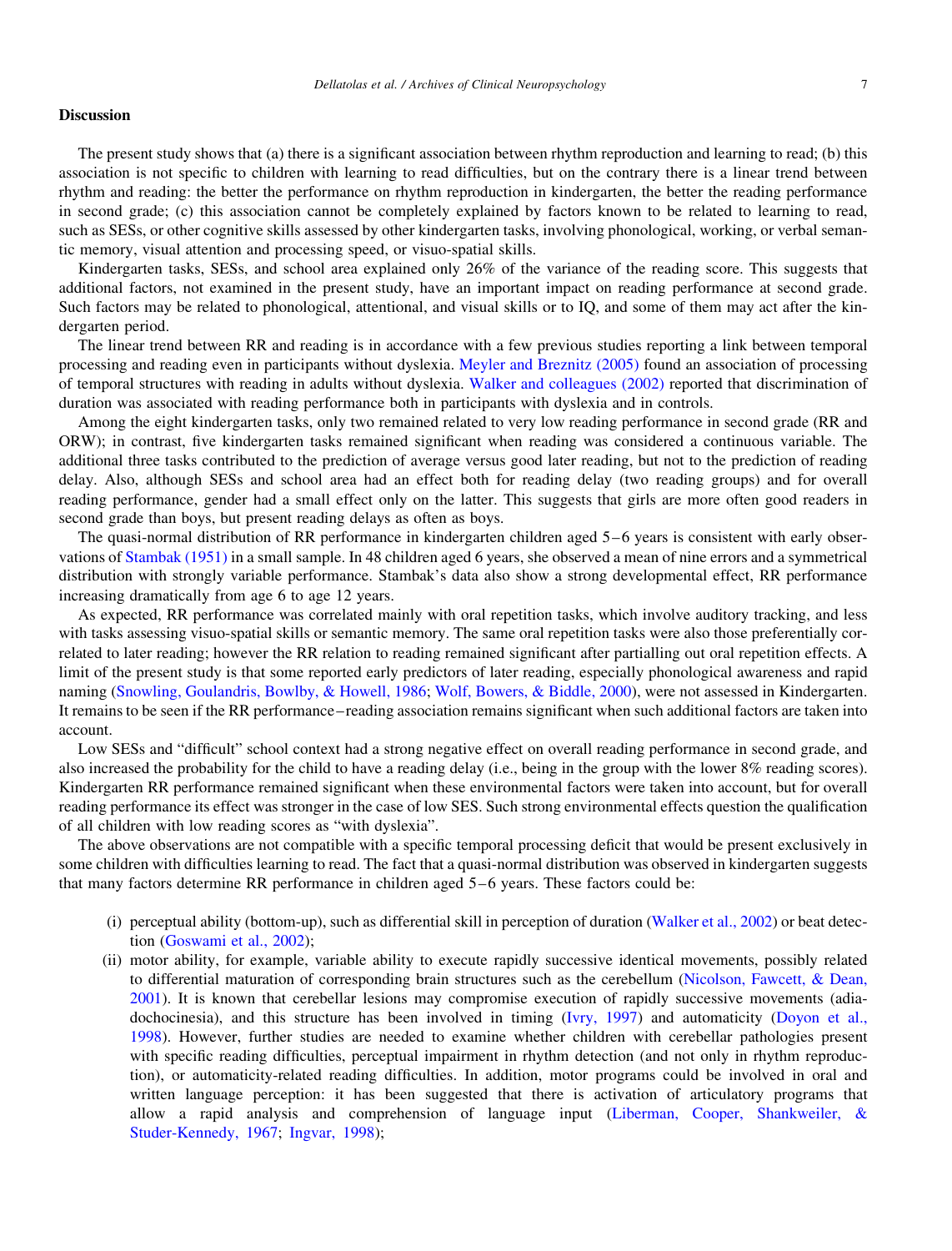- (iii) intermodal processing ability: in RR performance, the child has to transform an acoustic signal to motor execution, and a relation between intermodal tasks and reading performance has been repeatedly reported elsewhere (Denckla & Rudel, 1974; Plaza & Cohen, 2005);
- (iv) attentional or working memory abilities (top-down): the critical factor in RR could be the more or less active participation of the child while hearing the rhythms, which could involve some form of subvocal rehearsal (Baddeley, 1992). A strong developmental trend in RR performance could argue in favor of this hypothesis, as the capacity to maintain focalized attention increases with age (Cowan, 1997). Also, subvocal rehearsal is not used spontaneously by young children, who nevertheless could be able to use it after explicit instructions (Bjorklund & Douglas, 1997).

All the above factors have been proposed in developmental dyslexia. The present study suggests that some of them are not specific to children with significant reading difficulties, but could also explain variable reading performance in the general population. In practice, RR performance at kindergarten age seems to be an interesting task for early detection of children at risk for reading delay.

### Funding

This study was partly supported by Agence Nationale pour la Recherche (ANR) grant ANR-07-NEURO-048-01, Mutuelle Générale de l'Education Nationale (MGEN), and INSERM.

## Conflict of Interest

None declared.

#### **REFERENCES**

- Alcock, K. J., Passingham, R. E., Watkins, K., & Vargha-Khadem, F. (2000). Pitch and timing abilities in inherited speech and language impairment. Brain and Language, 75, 34–46.
- Baddeley, A. D. (1992). Working memory. Science, 255, 556–559.
- Bjorklund, D. F., & Douglas, R. N. (1997). The development of memory strategies. In N. Cowan (Ed.), The development of memory in childhood. (pp. 201– 246). Hove East Sussex, UK: Psychology Press.
- Chevrie-Muller, C., Simon, A. M., & Decante, P. (1981). Epreuves pour l'examen du langage Manuel. Paris: Editions du Centre de Psychologie Appliquée.
- Chevrie-Muller, C., Simon, A. M., Le Normand, M. T., & Fournier, S. (1988). Batterie d'e´valuation psycholinguistique (BEPL A). Paris: Editions du Centre de Psychologie Appliquée.
- Chevrie-Muller, C., Watier, L., Arabia, C., & Dellatolas, G. (2005). Screening by teachers for language and behavior difficulties in 2059 children aged 3.5 years. Revue d'Epidémiologie et de Santé Publique, 53, 645–657. (French).
- Cowan, N. (1997). The development of working memory. In N. Cowan (Ed.), The development of memory in childhood. (pp. 169–199). Hove East Sussex, UK: Psychology Press.
- Dellatolas, G., Watier, L., Giannopulu, I., & Chevrie-Muller, C. (2007). Behavior difficulties, attention difficulties and learning problems in children aged from 3.5 to 8 years: a longitudinal school study. Archives de Pédiatrie, 14, 227–233. (French).
- Denckla, M. B., & Rudel, R. G. (1974). Rapid automatized naming of pictured objects, colors, letters, and numbers by normal children. Cortex, 10, 186–202.
- Doyon, J., Laforce, R., Bouchard, G., Gaudreau, D., Roy, J., Poirier, M. et al. (1998). Role of the striatum, cerebellum and frontal lobes in the automatization of a repeated visuomotor sequence of movements. Neuropsychologia, 36, 625–642.
- Goodenough, F. (1973). L'intelligence d'après le dessin. Paris: Press Universitaire de France.
- Goswami, U., Thomson, J., Richardson, U., Stainthorp, R., Hughes, D., Rosen, S. et al. (2002). Amplitude envelope onsets and developmental dyslexia: A new hypothesis. Proceedings of the National Academy of Sciences of the United States of America, 99, 10911–10916.
- Habib, M. (2000). The neurological basis of development dyslexia: An overview and working hypothesis. Brain, 123, 2373–2399.
- Hannon, E. E., & Johnson, S. P. (2005). Infants use meter to categorize rhythms and melodies: implications for musical structure learning. Cognitive Psychology, 50, 354–377.
- Hautus, M. J., Setchell, G. J., Waldie, K. E., & Kirk, I. J. (2003). Age-related improvements in auditory temporal resolution in reading-impaired children. Dyslexia, 9, 37–45.
- Hood, M., & Conlon, E. (2004). Visual and auditory temporal processing and early reading development. Dyslexia, 10, 234–252.
- Ingvar, D. H. (1998). A top-down model for language perception and production. In C. von Euler, I. Lundberg, & R. Llinas (Eds.), Basic Mechanisms in Cognition and Language. (pp. 109–120). Oxford, England: Elsevier.
- Inizan, A. (1988). Le temps d'apprendre à lire. Paris: Editions et Applications Psychologiques.
- Ivry, R. B. (1997). Cerebellar timing systems. International Review of Neurobiology, 41, 555–573.
- Katusic, S. K., Colligan, R. C., Barbaresi, W. J., Schaid, D. J., & Jacobsen, S. J. (2001). Incidence of reading disability in a population-based birth cohort, 1976–1982, Rochester, Minn. Mayo Clinic Proceedings, 76, 1081–1092.